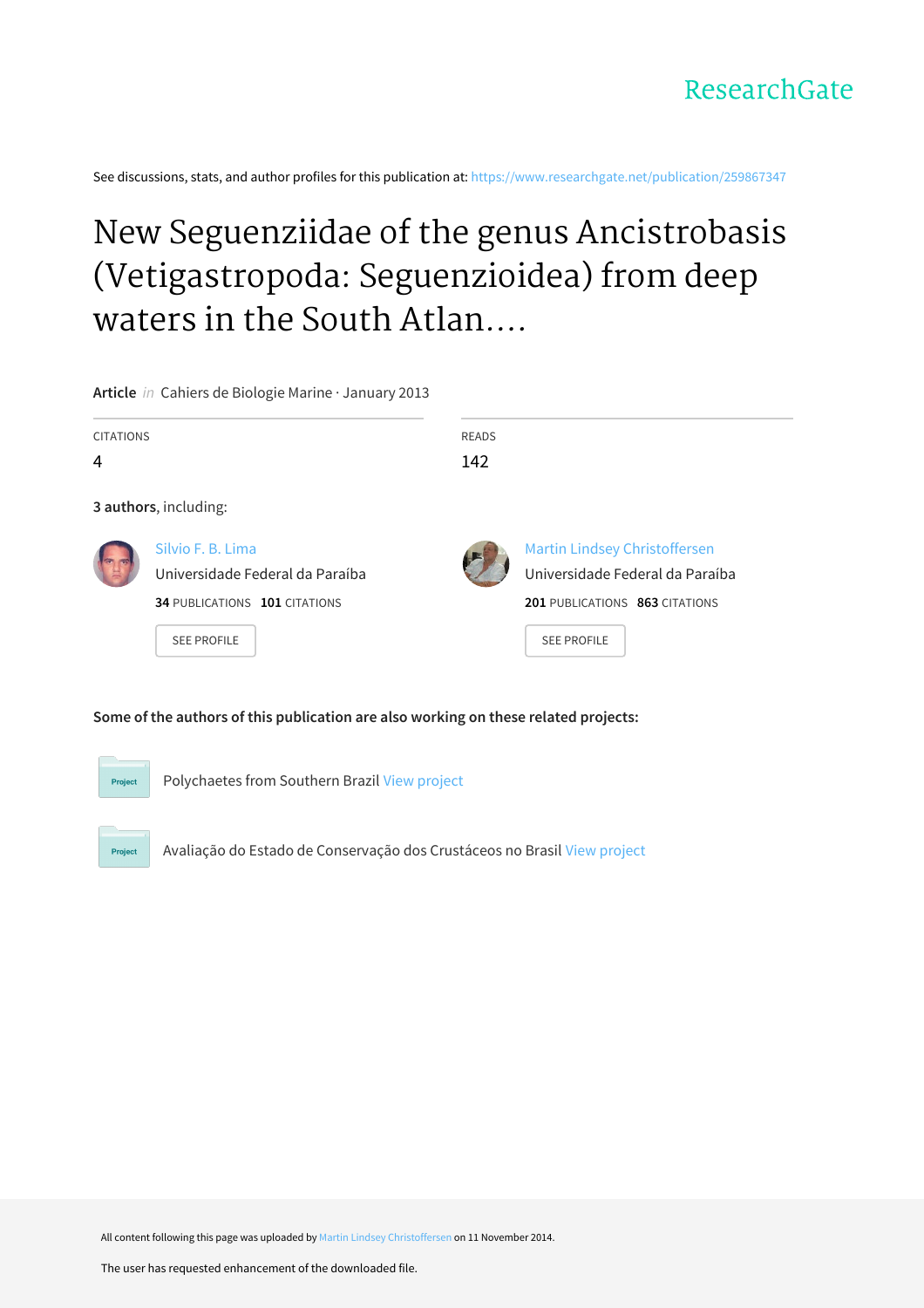

# **New Seguenziidae of the genus** *Ancistrobasis* **(Vetigastropoda: Seguenzioidea) from deep waters in the South Atlantic Ocean (Brazil)**

Silvio Felipe Barbosa LIMA<sup>1</sup>, Martin Lindsey CHRISTOFFERSEN<sup>1</sup> and José Carlos Nascimento BARROS<sup>2</sup> (1) *Departamento de Sistemática e Ecologia, Universidade Federal da Paraíba, Campus I, João Pessoa, PB, Brazil, CEP 58059-900. Email: sfblima@yahoo.com.br* (2) *Departamento de Pesca e Aquicultura, Universidade Federal Rural de Pernambuco, Av. Dom Manuel de Medeiros, S/N, Dois Irmãos, Recife-PE, Brazil. CEP 52171-030*

**Abstract:** A new species of the family Seguenziidae Verrill, 1884 was discovered during dredging on the continental slope off northeastern Brazil. This species is described herein based on conchological features. *Ancistrobasis zumbii* sp. nov. is similar to *A. costulata* (Watson, 1879) and *A*. *depressa* (Dall, 1889) in having flattened whorls increasing regularly (except for the last whorl, which enlarges conspicuously), an inner lip with a rounded denticle and a funnel-shaped umbilicus. *Ancistrobasis zumbii* differs primarily in possessing a slight suprasutural angulation, slight axial ribs on the first teleoconch whorls and smooth, slightly undulated spiral threads.

**Résumé :** *Un nouveau Seguenziidae du genre* Ancistrobasis *(Vetigastropoda : Seguenzioidea) des eaux profondes de l'Océan Atlantique sud (Brésil).* Une nouvelle espèce de la famille Seguenziidae Verrill, 1884 a été découverte au cours de dragages sur la pente continentale du nord-est du Brésil. Elle est décrite ici d'après ses caractères conchiologiques. *Ancistrobasis zumbii* sp. nov. est similaire à *A. costulata* (Watson, 1879) et *A. depressa* (Dall, 1889) qui possèdent des tours plats, croissant régulièrement (à l'exception du dernier qui s'élargit ostensiblement), une lèvre intérieure avec un denticule arrondi et un ombilic en forme d'entonnoir. *Ancistrobasis zumbii* se différencie par un léger angle supra sutural, des cordons spiraux lisses et faibles et de légères stries axiales sur les premiers tours de téléoconque.

*Keywords* : Biodiversity • South America • Northeastern Brazil • Deep sea • Gastropoda • Seguenzioidea • Ancistrobasis

# **Introduction**

Since 2003, a number of studies have contributed knowledge on living micromollusks from the continental slope off northeast Brazil. These studies are based on the

descriptions of taxa collected from oceanographic expeditions carried out in the scope of the "Live Resources of the Exclusive Economic Zone" program (REVIZEE Program/Score Northeast) and Bacia Potiguar Campaign Petrobrás (Brazilian Petroleum Co.) (Absalão & Santos, 2003; Absalão et al., 2003; Arruda et al., 2007; Barros & Lima, 2007; Barros et al., 2007; Lima & Barros, 2007; Lima et al*.*, 2007a, b & 2010; Francisco et al., 2012; Reçu le 25 janvier 2012 ; accepté après révision le 24 avril 2012.<br>Received 25 January 2012: accepté in revised form 24 April 2012. Tenório et al., 2011). These studies do not include vetigas-

Received 25 January 2012; accepted in revised form 24 April 2012.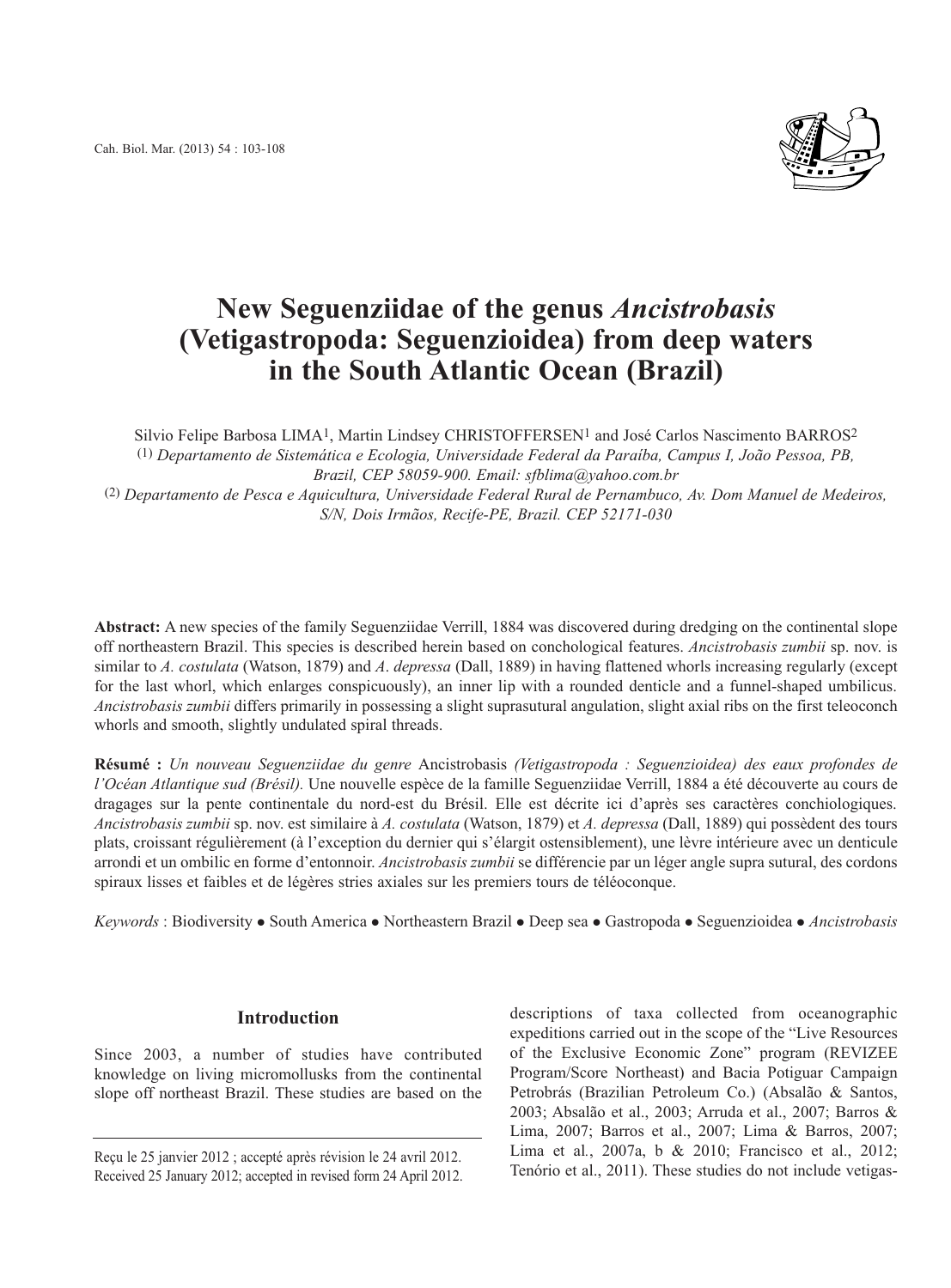tropods belonging to the family Seguenziidae Verrill, 1884, for which knowledge from the Brazilian region remains sporadic and superficial (Watson, 1886; Abbott, 1974; Rios, 1994 & 2009).

There are fewer than 200 species of living seguenziids worldwide (Keen, 1971; Abbott, 1974; Marshall, 1983, 1988 & 1991; Quinn, 1987; Poppe et al., 2006; Poppe, 2008; Rios, 2009; Rosenberg, 2009), most of which are found at bathyal depths primarily between 200 and 1000 m (Hickman, 1998). The taxonomic diversity of the family has been better documented in the Pacific Ocean (Marshall, 1983, 1988 & 1991; Quinn, 1983a, b & 1987; Poppe et al., 2006; Poppe, 2008), in contrast to the Atlantic Ocean (Jeffreys, 1876; Watson, 1879 & 1886; Verrill, 1884; Dall, 1889 & 1927; Bayer, 1971; Rios, 2009). Only seven species classified in the genera *Seguenzia* Jeffreys, 1876, *Basilissa* Watson, 1879, *Carenzia* Quinn, 1983, *Hadroconus* Quinn, 1987 and *Ancistrobasis* Dall, 1889 have been recorded for deep waters off Brazil (Rios, 1994 & 2009).

Sediment samples obtained from the continental slope off northeast Brazil during the REVIZEE Program (1999- 2001) contained the seguenziids *Ancistrobasis costulata* (Watson, 1879), *Hadroconus altus* (Watson, 1879), *Seguenzia hapala* Woodring, 1928 and a previously unknown species, thereby demonstrating that the group is more speciose in the extensive exclusive economic zone of Brazil.

This paper describes a new species of *Ancistrobasis* for the bathyal region off northeast Brazil. At the moment, *Ancistrobasis costulata* and *A*. *depressa* (Dall, 1889) are the only congeners reported for the Atlantic Ocean.

# **Materials and Methods**

The suprageneric systematics is based on Marshall (1991). Genus identification and the terminology used for protoconch and teleoconch descriptions is based on Marshall (1983 & 1991). Photographs were made with a digital camera. Images were taken using a Jeol JSM6360 scanning electron microscope at the Electron Microscope Laboratory of the Instituto Tecnológico de Pernambuco, Brazil.

Abbreviations used in text: ICZN - International Commission on Zoological Nomenclature; MNRJ - Museu Nacional, Universidade Federal do Rio de Janeiro, Rio de Janeiro, Brazil; MZSP - Museu de Zoologia, Universidade de São Paulo, São Paulo, Brazil; coll. - collector; La length of aperture; Lt - total length of shell; Wa - width of aperture; Wp - width of protoconch; Wt - width of shell; Wu - width of umbilicus; M - mean; N - number; R - range; SD - standard deviation.

# **Systematics**

#### **Family Seguenziidae Verrill, 1884**

Subfamily Seguenziinae Verrill, 1884 Tribe Fluxinelli Marshall, 1991 Genus *Ancistrobasis* Dall, 1889

Type species *Basilissa costulata* Watson, 1879 (by subsequent designation Dall, 1927) - Recent, south-eastern Florida and Gulf of Mexico.

> *Ancistrobasis zumbii* sp. nov. (Figs 1A-G)

#### *Type material*

Holotype: MZSP 85994; paratypes: 1 shell, MZSP 85995; 1 shell, MZSP 85996; 1 shell, MNRJ 29764, all from type locality.

#### *Type locality*

BRAZIL, off Alagoas, 'Natureza' coll. (REVIZEE: 10°06'35''S-35°46'41''W, 720 m, 16.xii.2001).

#### *Diagnosis*

Shell broader than high. Teleoconch with flattened to weakly convex whorls and a slight suprasutural angulation. First, second, third and fourth whorl with about 24, 27, 28 and 33 rounded axial ribs, respectively. Axial ribs disappearing on last whorl.

#### *Description*

Shell up to 4.5 mm long and 7.1 mm wide, broader than high (Wt 5.9-7.1 mm x Lt 3.5-4.5 mm: Table 1), rather stout, moderately thick, umbilicate, whitish, with nacreous to translucent outer shell layer (Fig. 1A & B). Protoconch paucispiral (1 1/8 whorls), eroded surface (Fig. 1D  $\&$  E). Teleoconch with up to 5 somewhat flattened to weakly convex whorls, with slight suprasutural angulation (Fig. 1A-C). Teleoconch whorls 1-4 sculptured with rounded and spaced axial ribs, disappearing into last whorl (Fig. 1A & F). First whorl tinted light pink and finely sculptured with about 24 axial ribs (Fig. 1D). Second, third and fourth whorl with about 27, 28 and 33 axial ribs, respectively (Fig. 1F). Suture weakly marked and canaliculated (Fig. 1A-C & F). Penultimate and last whorl sculptured with smooth and slightly undulated spiral threads (Fig. 1C). Last whorl enlarges conspicuously (Fig. 1A & B). Base broad, flat to slightly convex, sculptured with 11-15 spiral cords that gradually increase in thickness toward the umbilicus (Fig. 1A & G). Circumbilical cord sculptured with strong, rounded nodules (Fig. 1G). Umbilicus deep, wide, funnel-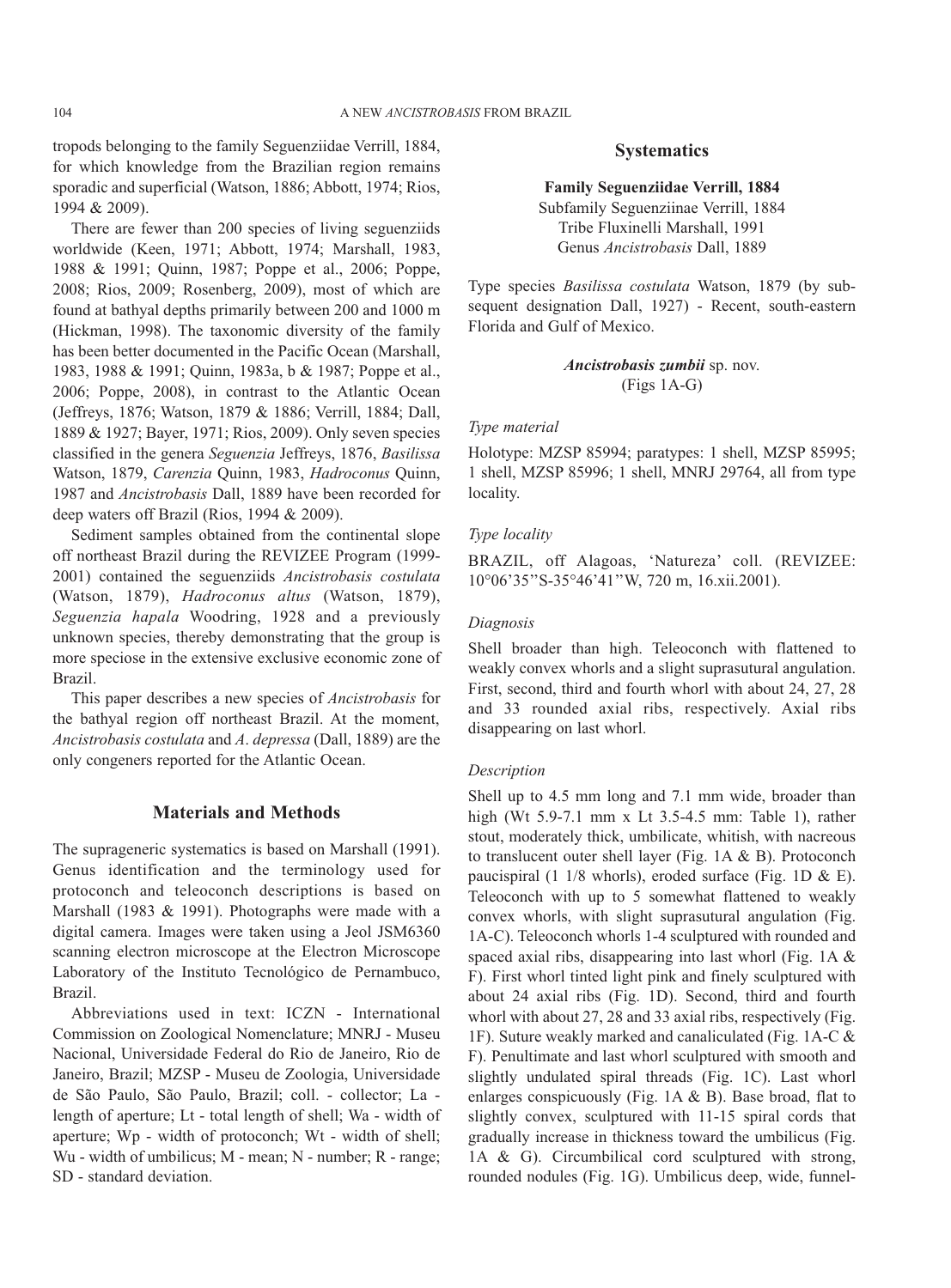

**Figure 1A-G.** *Ancistrobasis zumbi* sp. nov. **A.** Holotype - MZSP 85994. **B-F.** Paratype - MZSP 85995. **G.** Paratype - MZSP 85996. **A.** Ventral view (Lt: 4 mm). **B.** Lateral view (Lt: 3.5 mm). **C.** Subsutural sinus and spiral lines of last whorl. **D.** Protoconch. **E.** Surface of nucleus whorl. **F.** Apical view. **G.** Detail of sculpture on base showing spiral lines, circumbilical cord and columellar tooth. Scale bars: C, F & G = 500  $\mu$ m, D = 100  $\mu$ m, E = 10  $\mu$ m.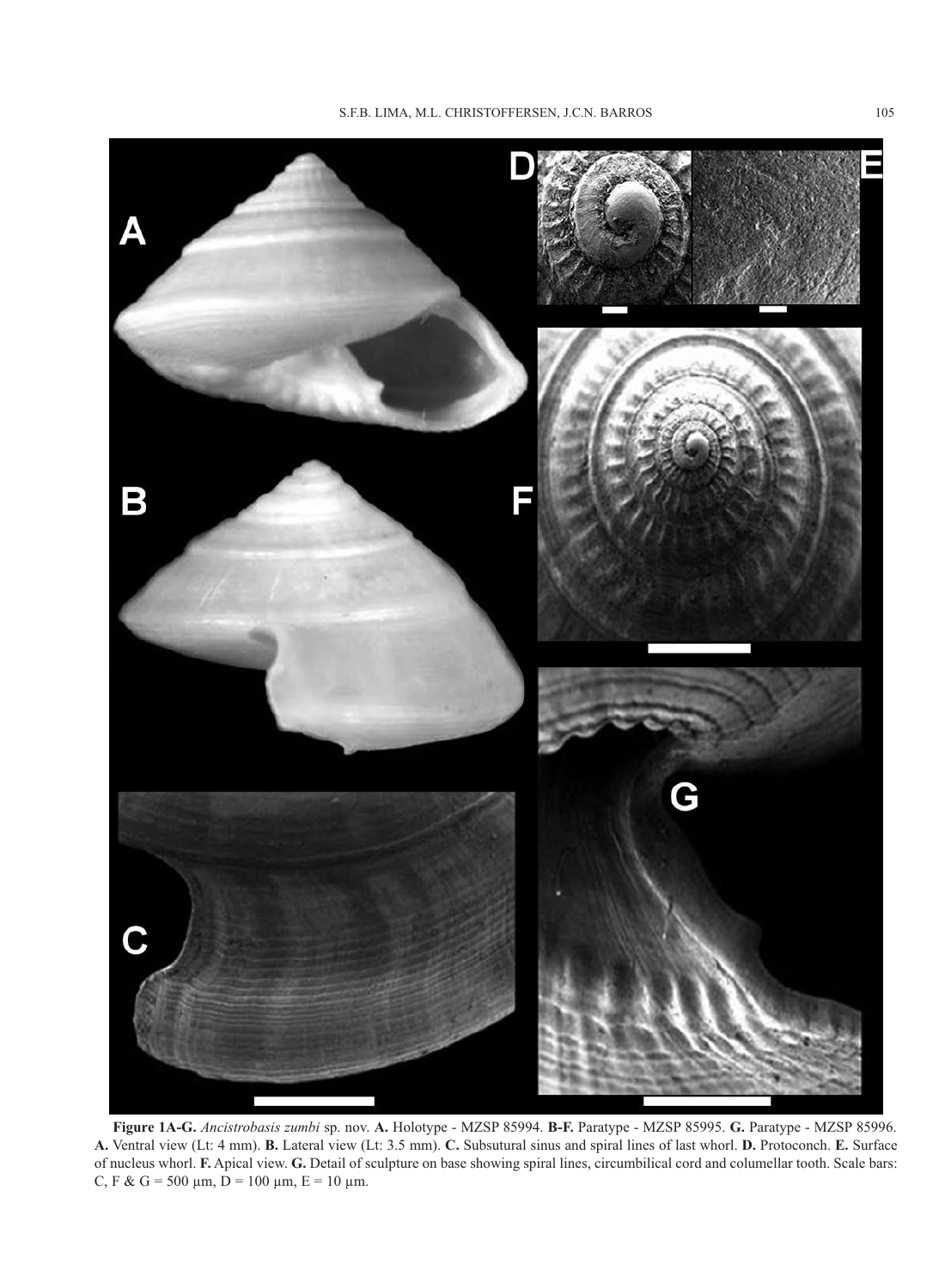shaped, about 30% of width of shell (Fig. 1G). Intraumbilical area sculptured with axial growth striae (Fig. 1G). Aperture rhomboidal (Fig. 1A). Outer lip sinuous and thin at rim of labial projection, elsewhere thick (Fig. 1A-C); Posterior notch broad, shallow and shaped as an open "U" (Fig. 1C). Parietal glaze thin. Inner lip thick, straight, oblique, with blunt, smooth and rounded denticle (Fig. 1G).

#### *Geographic distribution*

Known only from type locality.

#### *Etymology*

The species is named after Zumbi from Quilombo dos Palmares, a martyr and last leader of a self-sustaining community of runaway captives evading slavery in the seventeenth century, located in the state of Alagoas, Brazil.

**Table 1.** *Ancistrobasis zumbii* sp. nov. Linear measurements (in mm).

|    | N | R            | M    | <b>SD</b> |
|----|---|--------------|------|-----------|
| Lt | 4 | $3.5 - 4.5$  | 4.02 | 0.41      |
| Wt | 4 | $5.9 - 7.1$  | 6.55 | 0.5       |
| La | 4 | $1.4 - 1.7$  | 1.52 | 0.12      |
| Wa | 4 | $2.5 - 3$    | 2.67 | 0.23      |
| Wp | 4 | $0.2 - 0.25$ | 0.21 | 0.02      |
| Wu | 4 | $1 - 2$      | 1.45 | 0.38      |

#### *Remarks*

The species described herein has appeared simultaneously in an abstract under the name *Carenzia* sp. new species and *Carenzia depressa* new species (Paixão et al., 2010: figs 1- 4). However, the generic placement of the species was mistakenly identified. Furthermore, according to the Code (Article 8.6., International Commission on Zoological Nomenclature, 1999), the specific epithet, type material, type locality and description were not published validly.

## **Discussion**

The depressed and conical shell and the inconspicuous axial sculpture of the new species superficially resembles members of the genera *Carenzia* Quinn, 1983 and *Quinnia* Marshall, 1988, but it differs principally in having a slight suprasutural angulation and for not having a strong keel on the periphery. *Carenzia* and *Quinnia* [*e*.*g*. *Q. patula* (Marshall, 1983)] commonly have a strong and supramedian shoulder keel, descending to almost submedian or median position, and a strongly projecting peripheral keel (Marshall, 1983 & 1991).

The new species is superficially similar to *Hadroconus* for having a spire with a flat side, base slightly convex, wide and funnel-shaped umbilicus bounded by a tuberculate cord, being distinguished by the depressed and conical shape, axial ribs present on the first whorls, rhomboidal aperture and U-shaped sinus. Usually, members of the genus *Hadroconus* have a conical shape, teleoconch whorls with opisthocline, sigmoid and non-collabral axial riblets, a trapezoidal aperture and C-shaped sinus (Quinn, 1987; Marshall, 1988 & 1991).

The new species fits best among seguenziids of the genus *Ancistrobasis,* based on the low and strongly gradate spire, weakly convex whorls, broad and shallowly convex base sculptured with numerous and uniform spiral cords, thick inner lip with a rounded tooth, U-shaped sinus and wide and funnel-shaped umbilicus (Quinn, 1983b; Marshall, 1983 & 1991).

*Ancistrobasis* is closely related to *Calliobasis* in gross shell morphology, ornamentation pattern and outer lip profile (Marshall, 1983 & 1991), but differs in having a more compact and stouter shell, with stronger spiral threads on the periphery and suprasutural region, shoulder angulation more persistent and narrowly biangulate periphery (Marshall, 1983 & 1991).

*Ancistrobasis zumbi* resembles *A. costulata* in having about five flattened to weakly convex whorls on the teleoconch that increase regularly (except for last whorl, which enlarges conspicuously), distinct, slightly impressed suture, flat base, rhomboidal aperture, columella with a tooth, outer lip with rounded sinuses and deep, funnelshape umbilicus, but the new species differs from *A. costulata* for having a slight suprasutural angulation, rounded, spaced axial ribs on the first to fourth teleoconch whorls, which disappear on the subsequent whorls, smooth, slightly undulated spiral threads on the penultimate and last whorl and a smooth denticle. *Ancistrobasis costulata* has flattened teleoconch whorls (with no subsutural angulation), is wholly sculptured by narrow, sharp, strong, flexuous and uniform axial riblets crossed by fine spiral threads forming small knobs on the ribs and has an inner lip with a strong tooth (Watson, 1886: 103-104, pl. 7, fig. 11ac; Rios, 1994: 44-45, pl. 14, fig. 152). Quinn (1979: 52, figs. 85-86) and Rios (2009: 72, fig. 169), respectively, mistakenly figured *A. depressa* and a *Seguenzia* as *A. costulata*. Until now, *A. costulata* has been the only *Ancistrobasis* reported for South America, occurring off the states of Rio de Janeiro (70 to 120 m), São Paulo and Rio Grande do Sul (150 m) (Rios, 1994: 45; 2009: 72).

*Ancistrobasis zumbii* and *A*. *depressa* are similar in having a shell that is broader than high, with about five flattened to weakly convex whorls on the teleoconch that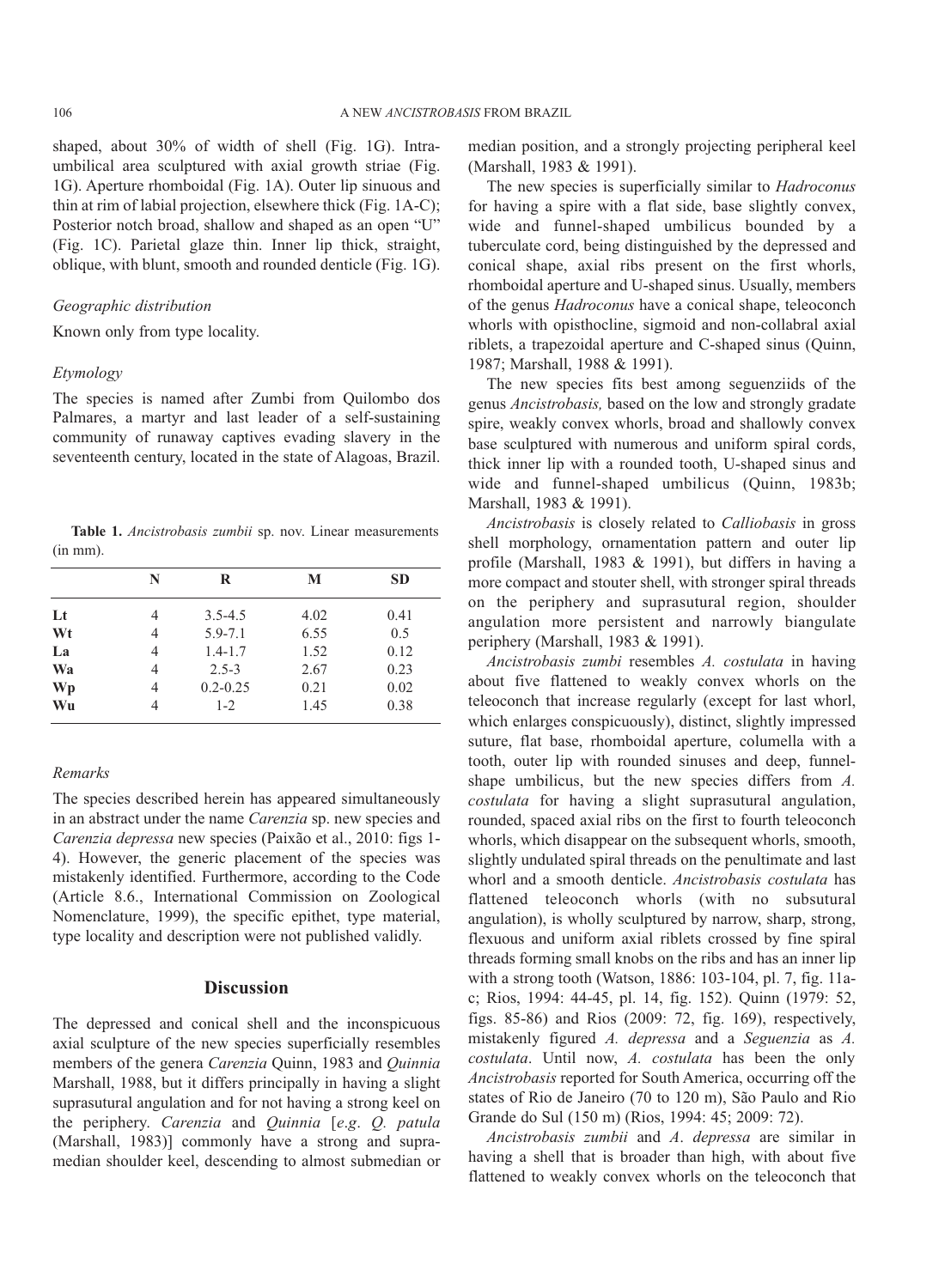increase regularly (except for last whorl, which enlarges conspicuously), a broad, slightly convex base, rhomboidal aperture and funnel-shaped umbilicus, but the new species differs considerably from *A. depressa* in having predominately smooth sculpture on the teleoconch, a weakly marked suture, smooth aperture, straight inner lip with one smooth, blunt tooth and a sinuous outer lip. *Ancistrobasis depressa* has conspicuous, strong sculpture on the teleoconch, a well-marked suture, a strongly thickened aperture, an inner lip flexed near the base forming a projected, rounded tooth and a broad, straight and deeply grooved outer lip (Dall, 1889: 384-385, pl. 23, figs. 4-4a). Thus far, *A. depressa* is known only for the West Indies (Yucatan Strait: 1170 m: Dall, 1889: 384).

#### **Acknowledgments**

The authors are grateful to Mr. Bruce A. Marshall (Museum of New Zealand Te Papa, Tongarewa, Wellington) for his important contribution to the revision of the manuscript, discussions on the generic placement of the species described herein and for having sent us his publications and other references on the group; to Dr. Daniel L. Geiger (Santa Barbara Museum of Natural History, Santa Barbara, USA) for having sent us his publications on Vetigastropoda as well as some corrections and suggestions for the manuscript; to Dr. Alexandre D. Pimenta (MNRJ), M. Sc. Vanessa S. Machado (MNRJ) and biologist Daniel C. Cavallari (MZSP) for their important help in the acquisition of literature; to biologist Poliana C. P. Santos for her initial impetus in the study of the species described herein; to Mr. Philippe Maestrati (Muséum d'Histoire Naturelle of Paris) for the translation of the text into French; and to anonymous reviewers for their comments and suggestions.

## **References**

- **Abbott R.T. 1974.** *American Seashells* 2nd edition. Van Nostrand Reinhold Company: New York. 663 pp.
- **Absalão R.S. & Santos F.N. 2003.** A new genus and species of Typhinae (Mollusca, Gastropoda, Muricidae) from off northeastern Brazil. *Zootaxa*, **279**: 1-6.
- **Absalão R.S., Santos F.N. & Tenório D.O. 2003.** Five new species of *Turbonilla* Risso, 1826 (Gastropoda, Heterobranchia, Pyramidellidae) found off the northeast coast of Brazil (02º-13º S). *Zootaxa*, **235**: 1-11.
- **Arruda E.P., Domaneschi O., Francisco J.A. & Barros J.C.N. 2007.** *Corbula tarasconii*, a new species of Corbulidae (Bivalvia) from offshore Brazil. *The Nautilus*, **121**: 201-209.
- Barros J.C.N. & Lima S.F.B. 2007. Three new species of Cancellariidae (Gastropoda: Neogastropoda) from northeast Brazil with first record of *Gergovia* for the Atlantic Ocean. *Zootaxa*, **1387**: 59-68.
- **Barros J.C.N., Lima S.F.B. & Francisco J.A. 2007.** Two new species of *Aclis* (Mollusca: Gastropoda: Aclididae) from the continental slope of northeast Brazil. *Zootaxa*, **1614**: 61-68.
- **Bayer F.M. 1971.** Biological results of the University of Miami Deep-Sea Expeditions. 79. New and unusual mollusks collected by R/V John Elliott Pillsbury and R/V Gerda in the tropical Western Atlantic. *Bulletin of Marine Science*, **21**: 111- 236.
- **Dall W.H. 1889.** Reports on the results of dredgings, under the supervision of Alexander Agassiz, in the Gulf of Mexico (1877-78) and in the Caribbean Sea (1879-80), by the U. S. Coast Survey Steamer 'Blake'. *Bulletin of the Museum of Comparative Zoology*, **18**: 1-492.
- **Dall W.H. 1927.** Small shells from dredgings off the southeast coast of the United States by the United States Fisheries Steamer 'Albatross' in 1885 and 1886. *Proceedings of the United States National Museum*, **70**: 1-134.
- **Francisco J.A., Barros J.C.N. & Lima S.F.B. 2012.** Five new species of Arcidae from Brazil with description of new genus: *Paranadara* (Mollusca: Bivalvia). *Journal of the Marine Biological Association of the United Kingdom,* **92**: 1139-1150.
- **Hickman C.S. 1998.** Superfamily Seguenzioidea. In: *Mollusca: The Southern Synthesis*. *Fauna of Australia* (P.L. Beesley, G.J.B. Ross & A. Wells eds), pp. 692-693. CSIRO Publishing: Melbourne.
- **ICZN, International Commission on Zoological Nomenclature 1999.** *International Code of Zoological Nomenclature*. 4th edition. International Trust for Zoological Nomenclature: London. 306 pp.
- **Jeffreys J.G. 1876.** Preliminary report of the biological results of a cruise in the H.M.S. 'Valorous' to Davis Strait in 1875. *Proceedings of the Royal Society of London*, **25**: 177-230.
- **Keen A.M. 1971.** *Sea Shells of Tropical West America: marine molluscs from Baja California to Peru*. 2nd edition. Stanford University Press: Stanford*.* 1064 pp.
- Lima S.F.B. & Barros J.C.N. 2007. Two new species of *Cerithiella* (Apogastropoda: Cerithiopsidae) for the continental slope of Pernambuco (northeast Brazil). *Zootaxa*, **1441**: 63-68.
- **Lima S.F.B., Barros J.C.N. & Petit R.E. 2007a.** A new species of *Gerdiella* (Gastropoda: Cancellariidae) from the South Atlantic Ocean off Brazil with discussion of an undescribed species. *The Nautilus*, **121**: 99-103.
- **Lima S.F.B., Tenório D.O. & Barros J.C.N. 2007b.** New species of Brazilian deep sea *Terebra* (Caenogastropoda: Terebridae) with the first record of *Terebra colombiensis* Simone & Gracia, 2006 for the south Atlantic. *Miscellanea Malacologica*, **2**: 63- 72.
- **Lima S.F.B., Barros J.C.N. & Francisco J.A. 2010.** A new deepsea species of *Mitromorpha* (Gastropoda: Conoidea: Conidae) off Brazil. *Journal of the Marine Biological Association of the United Kingdom*, **90**: 599-603.
- **Marshall B.A. 1983.** Recent and Tertiary Seguenziidae (Mollusca: Gastropoda) from the New Zealand region. *New Zealand Journal* of *Zoology*, **10**: 235-262.
- **Marshall B.A. 1988.** New Seguenziidae (Mollusca: Gastropoda) from the Tasman, South Pacific, and Southern Antilles Basins. *New Zealand Journal* of *Zoology*, **15**: 235-247.